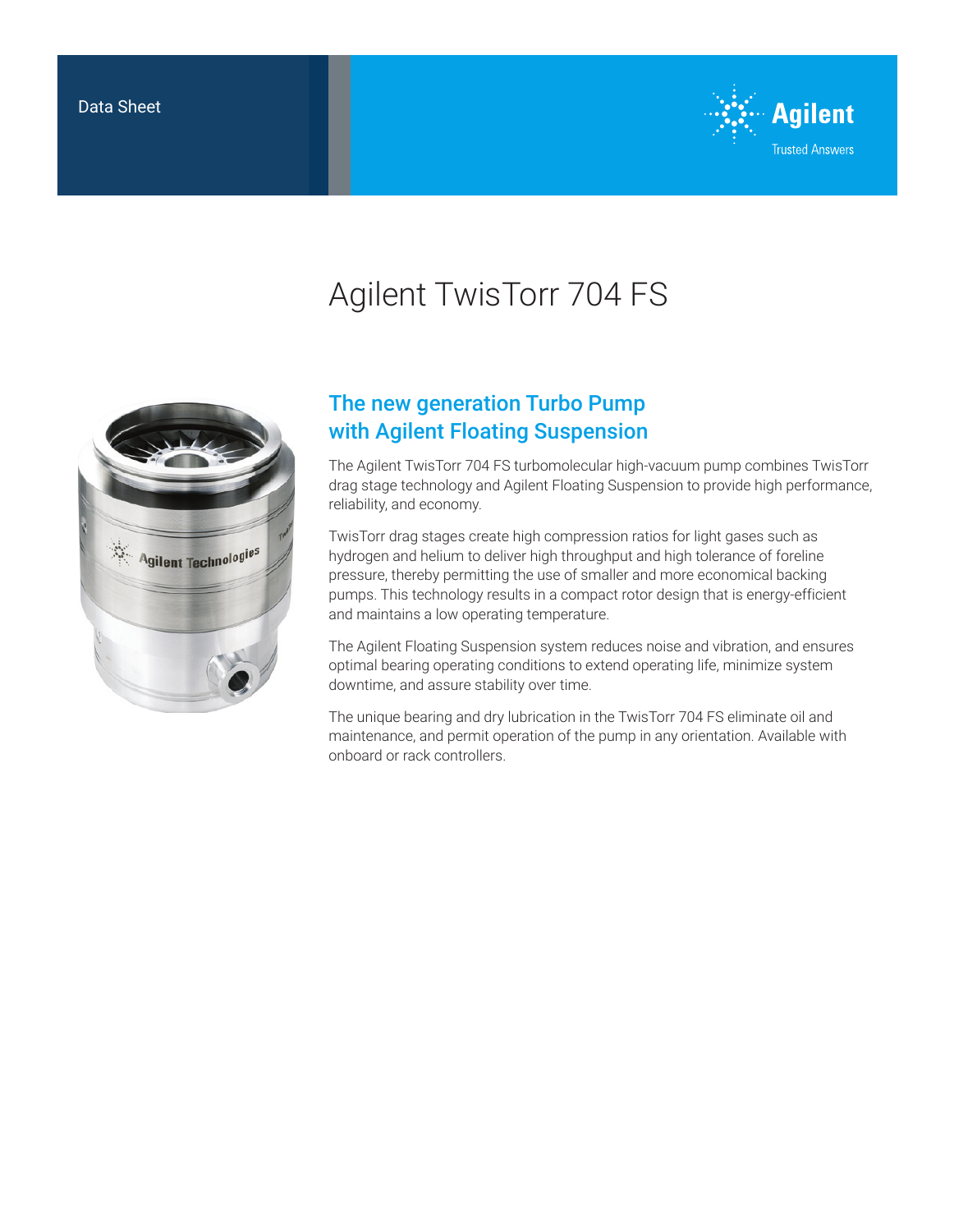#### Technical Specifications

| <b>Technical Specifications</b>                                                                                                                  |                                                                                    |                                                                   |  |  |
|--------------------------------------------------------------------------------------------------------------------------------------------------|------------------------------------------------------------------------------------|-------------------------------------------------------------------|--|--|
| Pumping speed                                                                                                                                    | ISO 160 / CF 8"                                                                    |                                                                   |  |  |
| $N_{2}$<br>He<br>Н,<br>Ar                                                                                                                        | $660$ L/s<br>$640$ L/s<br>480 $L/s$<br>625 L/s                                     |                                                                   |  |  |
| Max Gas<br>Throughput (*)                                                                                                                        | Air Cooling<br>(25°C ambient<br>temperature)                                       | <b>Water Cooling</b><br>(15°C water temp.<br>/25°C ambient temp.) |  |  |
| N,                                                                                                                                               | 4.3 mbar L/s<br><b>255 SCCM</b>                                                    | $6.2$ mbar $L/s$<br>367 SCCM                                      |  |  |
| He                                                                                                                                               | $7.9$ mbar $L/s$<br>467 SCCM                                                       | 10.4 mbar $L/s$<br>615 SCCM                                       |  |  |
| Ar                                                                                                                                               | 1.5 mbar L/s<br>89 SCCM                                                            | 3.3 mbar L/s<br>195 SCCM                                          |  |  |
| $(*)$ Backing pump 11.6 m <sup>3</sup> /hr                                                                                                       |                                                                                    |                                                                   |  |  |
| Compression ratio and foreline tolerance (**)                                                                                                    |                                                                                    |                                                                   |  |  |
| $N_{2}$<br>He<br>Н,<br>Ar                                                                                                                        | $> 1 \times 10^{11}$<br>$2 \times 10^8$<br>$3 \times 10^6$<br>$> 1 \times 10^{11}$ | 10 mbar<br>10 mbar<br>>4 mbar<br>8.5 mbar                         |  |  |
| (**) Foreline Tolerance defined as the pressure at which the turbopump still produce a<br>compression of 100 and estimated in water cooling mode |                                                                                    |                                                                   |  |  |
| Base pressure with<br>recomm. forepump                                                                                                           | $< 1 \times 10^{-10}$ mbar<br>(< 1 x 10-10 Torr)                                   |                                                                   |  |  |
| <b>Inlet flange</b>                                                                                                                              | ISO 160K, ISO 160F, CFF 8"                                                         |                                                                   |  |  |
| <b>Foreline flange</b>                                                                                                                           | NW25 (NW40 as option)                                                              |                                                                   |  |  |
| <b>Rotational speed</b>                                                                                                                          | Auto setting from 40'800 RPM<br>to 49'500 RPM                                      |                                                                   |  |  |
| Start-up time                                                                                                                                    | < 5 minutes                                                                        |                                                                   |  |  |

| <b>Technical Specifications</b>                                                                                                                                    |                                                                                                    |                                                                                            |  |  |  |
|--------------------------------------------------------------------------------------------------------------------------------------------------------------------|----------------------------------------------------------------------------------------------------|--------------------------------------------------------------------------------------------|--|--|--|
| Recommended<br>forepump                                                                                                                                            | Agilent DS302 Rotary Vane Pump<br>Agilent IDP-10 Dry Scroll Pump<br>Agilent IDP-15 Dry Scroll Pump |                                                                                            |  |  |  |
| Operating position                                                                                                                                                 | Any                                                                                                |                                                                                            |  |  |  |
| Oper. ambient temp.                                                                                                                                                | $+5 °C$ to $+35 °C$                                                                                |                                                                                            |  |  |  |
| Rel. humidity of air                                                                                                                                               | 0 - 90 % (not condensing)                                                                          |                                                                                            |  |  |  |
| Bakeout temp.                                                                                                                                                      | ISO pump: 80 °C at inlet flange<br>CFF pump: 120 °C at inlet flange                                |                                                                                            |  |  |  |
| Lubricant                                                                                                                                                          | Permanent lubrication                                                                              |                                                                                            |  |  |  |
| <b>Cooling requirements</b>                                                                                                                                        |                                                                                                    |                                                                                            |  |  |  |
| Air cooling                                                                                                                                                        | Air temperature from +5°C to 35°C                                                                  |                                                                                            |  |  |  |
| Water cooling                                                                                                                                                      | Water temperature from +15°C to +25°C<br>Water flow min. 100L/h                                    |                                                                                            |  |  |  |
| Noise Pressure Level<br>(at 1m at full speed)                                                                                                                      | 43dB(A)                                                                                            |                                                                                            |  |  |  |
| Storage temp.                                                                                                                                                      | $-40^{\circ}$ C to $+70^{\circ}$ C                                                                 |                                                                                            |  |  |  |
| Max altitude                                                                                                                                                       | 3000 m                                                                                             |                                                                                            |  |  |  |
| Weight kg (lbs)                                                                                                                                                    | <b>ISO160K</b><br><b>ISO160F</b><br>CFF <sub>8</sub> "                                             | 20.6 kg (45.3)<br>22.6 kg (49.7)<br>22 kg (48.4)                                           |  |  |  |
| Conformity to norms                                                                                                                                                |                                                                                                    |                                                                                            |  |  |  |
| <b>EMC (Control Units)</b><br>Safety (CE/CSA)<br><b>Machinery Directive</b><br><b>Low Voltage Directive</b><br><b>EMC Directive (Control Units)</b><br><b>ROHS</b> |                                                                                                    | 61326-1<br>61010-1<br>DIR 2006/42/CE<br>DIR 2014/35/EU<br>DIR 2014/30/EU<br>DIR 2011/65/EU |  |  |  |

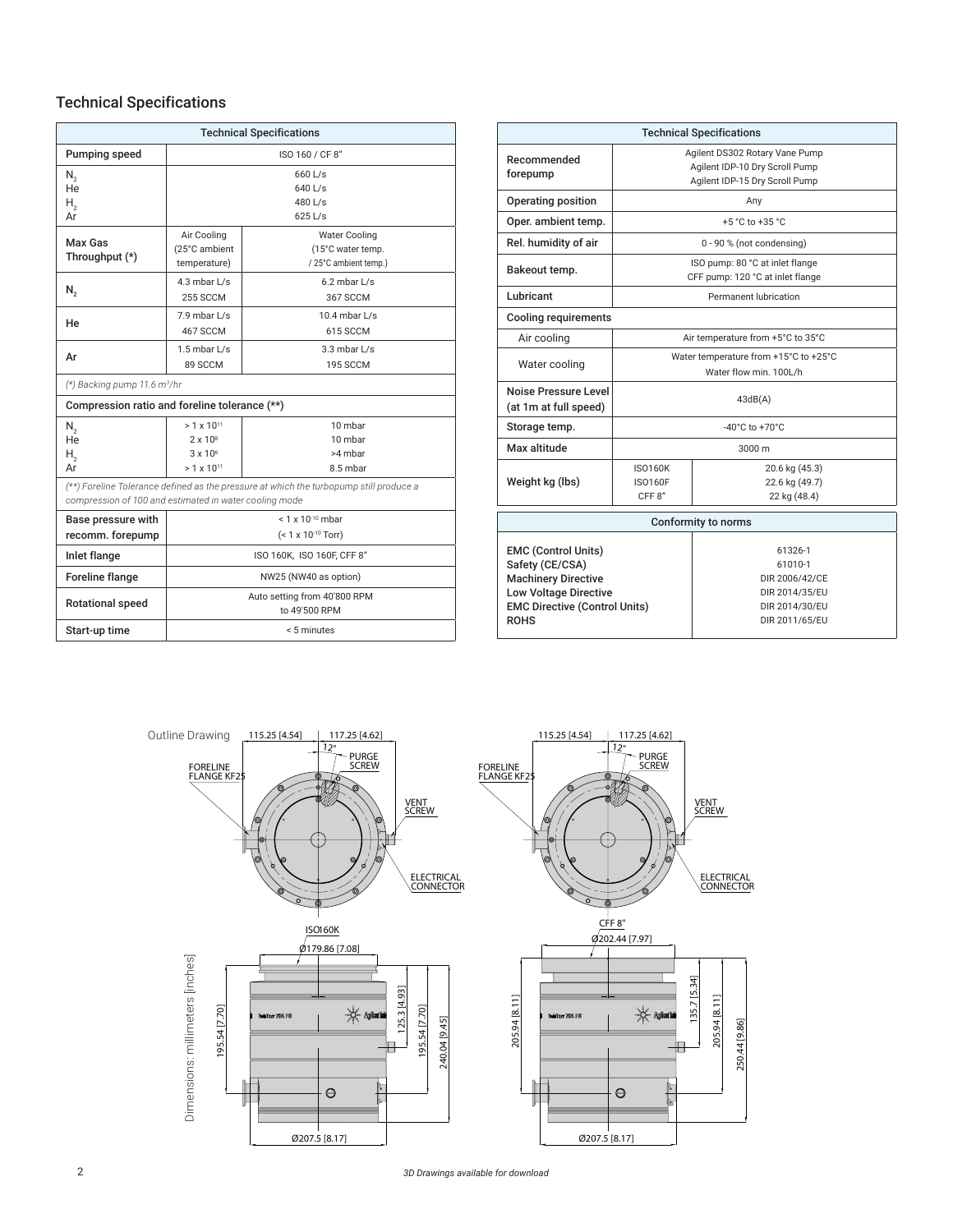### Ordering Information

| Pumps                                              | <b>Configuration Options</b>                                                                                                                                                 |
|----------------------------------------------------|------------------------------------------------------------------------------------------------------------------------------------------------------------------------------|
| TwisTorr 704 FS ISO160K KF25 air cooling           | X3511-64000                                                                                                                                                                  |
| TwisTorr 704 FS ISO160F KF25 air cooling           | X3511-64001                                                                                                                                                                  |
| TwisTorr 704 FS CFF8" KF25 air cooling             | X3511-64002                                                                                                                                                                  |
| TwisTorr 704 FS CFF8" Long-Neck KF25 air cooling   | X3511-64003                                                                                                                                                                  |
| TwisTorr 704 FS ISO160K KF25 water cooling         | X3511-64015                                                                                                                                                                  |
| TwisTorr 704 FS ISO160F KF25 water cooling         | X3511-64016                                                                                                                                                                  |
| TwisTorr 704 FS CFF8" KF25 water cooling           | X3511-64017                                                                                                                                                                  |
| TwisTorr 704 FS CFF8" Long-Neck KF25 water cooling | X3511-64018                                                                                                                                                                  |
| <b>Controllers</b>                                 | <b>Part Numbers</b>                                                                                                                                                          |
| TwisTorr Medium-TMP rack controller                | X3501-64016                                                                                                                                                                  |
| TwisTorr Medium-TMP onboard controller             | X3512-64016                                                                                                                                                                  |
| Cables                                             | <b>Part Numbers</b>                                                                                                                                                          |
| Mains cable NEMA plug 3 m long                     | 9699958                                                                                                                                                                      |
| Mains cable EU plug 3 m long                       | 9699957                                                                                                                                                                      |
| Mains cable UK plug 2.5 m long                     | X3501-68005                                                                                                                                                                  |
| Serial Cable and A-plus                            | 9699883                                                                                                                                                                      |
| <b>Medium-TMP Extension Cable</b>                  | 9699948M001 (5 m)<br>9699948M003 (10 m)<br>9699948M004 (15 m)<br>9699948M002 (20 m)<br>9699948M005 (30 m)<br>9699948M006 (50 m)<br>9699948M009 (75 m)<br>9699948M010 (100 m) |
| <b>Inlet Screen</b>                                | <b>Part Numbers</b>                                                                                                                                                          |
| Inlet Screen ISO160/CFF8                           | 9699304                                                                                                                                                                      |
| Cooling                                            | <b>Part Numbers</b>                                                                                                                                                          |
| Medium-TMP Air Cooling Kit for rack controller     | X3501-68001                                                                                                                                                                  |
| Medium-TMP Air Cooling Kit for onboard controller  | 9699297                                                                                                                                                                      |
| Plastic water cooling kit                          | 9699347                                                                                                                                                                      |
| Metal Water cooling Kit                            | 9699337                                                                                                                                                                      |

| Air Cooling Kit Extension Cable                                                                                                    | X3501-68101 (5 m)<br>X3501-68051 (10 m)<br>X3501-68061 (15 m)<br>X3501-68021 (20 m)<br>X3501-68011 (30 m)<br>X3501-68071 (50 m)<br>X3501-68081 (75 m)<br>X3501-68091 (100 m) |
|------------------------------------------------------------------------------------------------------------------------------------|------------------------------------------------------------------------------------------------------------------------------------------------------------------------------|
| Venting                                                                                                                            | <b>Part Numbers</b>                                                                                                                                                          |
| Vent valve driven by rack controller                                                                                               | X3501-68002                                                                                                                                                                  |
| Vent valve driven by onboard controller                                                                                            | 9699834                                                                                                                                                                      |
| Vent flange, NW 10 KF / M8                                                                                                         | 9699108                                                                                                                                                                      |
| <b>Spare Vent Screw</b>                                                                                                            | X3511-68000                                                                                                                                                                  |
| Vent valve Rack Extension Cable                                                                                                    | X3501-68004 (5 m)<br>X3501-68054 (10 m)<br>X3501-68064 (15 m)<br>X3501-68074 (20 m)<br>X3501-68084 (30 m)<br>X3501-68034 (50 m)<br>X3501-68094 (75 m)<br>X3501-68104 (100 m) |
| Purge                                                                                                                              | <b>Part Numbers</b>                                                                                                                                                          |
| Purge 10SCCM M12-NW16KF                                                                                                            | 9699239                                                                                                                                                                      |
| Purge 10SCCM M12-1/4Swagelok                                                                                                       | 9699240                                                                                                                                                                      |
| Purge 20SCCM M12-NW16KF                                                                                                            | 9699241                                                                                                                                                                      |
| Purge 20SCCM M12-1/4Swagelok                                                                                                       | 9699242                                                                                                                                                                      |
| Spare Purge Screw                                                                                                                  | X3502-68004                                                                                                                                                                  |
| <b>Mounting</b>                                                                                                                    | <b>Part Numbers</b>                                                                                                                                                          |
| Medium-TMP onboard ctlr. side-mounting bracket                                                                                     | X3511-68003                                                                                                                                                                  |
| Medium-TMP KF25 foreline flange                                                                                                    | X3511-68001                                                                                                                                                                  |
| Medium-TMP KF40 foreline flange                                                                                                    | X3511-68002                                                                                                                                                                  |
| <b>Active Gauges</b>                                                                                                               | <b>Part Numbers</b>                                                                                                                                                          |
| FRG 700 Full Range Gauge<br>PVG 500 Pirani Vacuum Gauge<br>PCG 750 Pirani Capacitance Gauge<br>CDG-500 Capacitance Diaphragm Gauge | Ask Agilent for details                                                                                                                                                      |

#### Pumping Speed



Compression Ratio